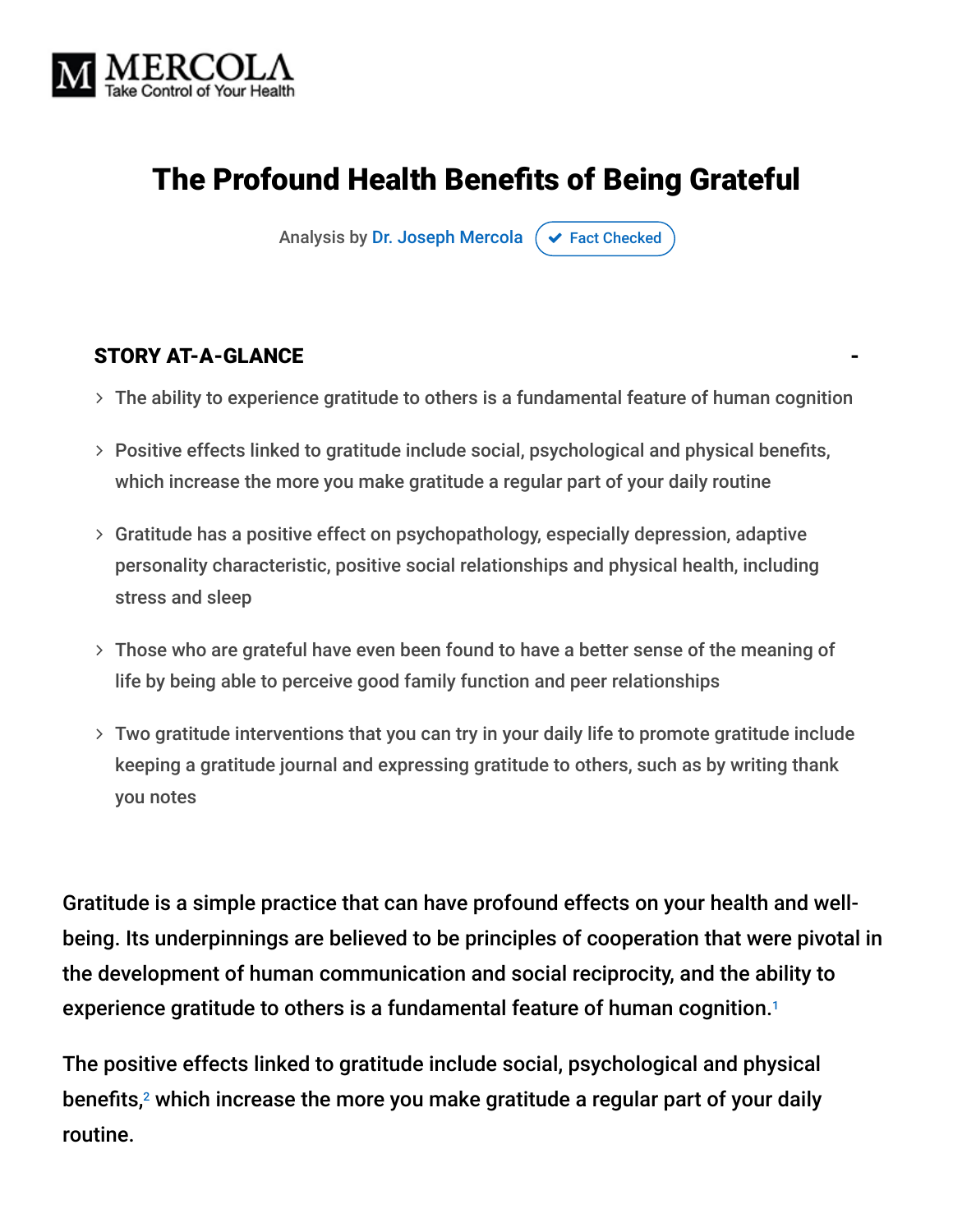"The limits to gratitude's health benefits are really in how much you pay attention to feeling and practicing gratitude," noted neuroscientist Glenn Fox, Ph.D., a gratitude expert at the University of Southern California. "It's very similar to working out, in that the more you practice, the better you get. The more you practice, the easier it is to feel grateful when you need it." 3

### How Gratitude Changes Your Brain

Gratitude has distinct neurobiological correlates, including in brain regions associated with interpersonal bonding and stress relief.<sup>4</sup> When Fox and colleagues elicited gratitude in 23 female subjects, via stories of survivors of the Holocaust, "ratings of gratitude correlated with brain activity in the anterior cingulate cortex and medial prefrontal cortex," which are associated with moral cognition, value judgment and theory of mind. 5

Individual differences in proneness to gratitude are also linked to increased gray matter volume in the brain, $<sup>6</sup>$  and it's possible that it elicits long-term changes in your psyche.</sup> Fox grew deeply interested in gratitude after his mother's death from ovarian cancer. During her illness, he would send her studies on the benefits of gratitude in cancer patients, and she kept a gratitude journal in her last years.

In one example, 92 adults with advanced cancer engaged in mindful gratitude journaling or routine journaling. After seven days, those who kept a gratitude journal had significant improvements in measures of anxiety, depression and spiritual well-being, such that the researchers concluded "mindful gratitude journaling could positively affect the state of suffering, psychological distress and quality of life of patients with advanced cancer." 7

"Grateful people tend to recover faster from trauma and injury," Fox told The Pulse. "They tend to have better and closer personal relationships and may even just have improved health overall." $8$  When he tried to find gratitude after losing his mother, what he experienced wasn't a quick fix or an immediate route to happiness, but a way to make his grief more manageable in the moment.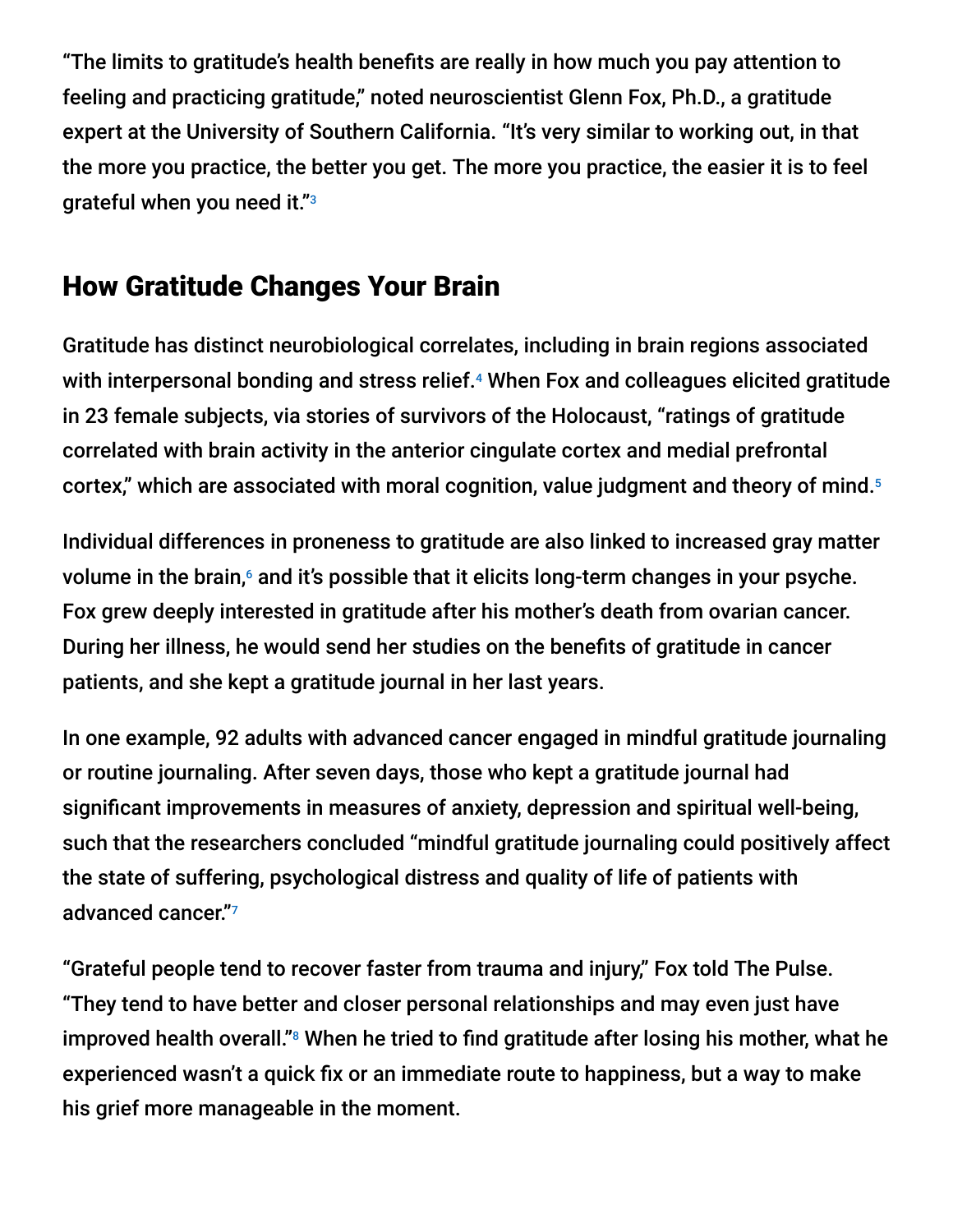As it turns out, grateful writing such as letters of gratitude is a positive psychological intervention that leads to longer term changes in mental health. Among 293 adults who sought out psychotherapy services, those who engaged in gratitude writing reported significantly better mental health after four and 12 weeks than people who did not writing or who wrote about their thoughts and feelings. 9

### Gratitude Boosts Health, Well-Being

Gratitude can be difficult to define, as it has elements of an emotion, a virtue and a behavior, all rolled into one. Robert Emmons, a professor of psychology at the University of California, Davis, and an expert on gratitude, defines it as a two-step process.

As explained in "The Science of Gratitude," a white paper by the Greater Good Science Center at UC Berkeley, the two steps include "1) 'recognizing that one has obtained a positive outcome' and 2) 'recognizing that there is an external source for this positive outcome.'" 10

In this regard, the benefits of gratitude may be gleaned from the actions of other people or experienced in an internalized manner, such as when feeling gratitude about good fate or nature. In this way, gratitude is both a state and a trait. $^{11}$ 

As a state, it's based on a person's ability to be empathic and elicit grateful emotions that promote prosocial behavior. As a trait, gratitude describes the practice of being grateful, noticing the little things in life and appreciating the positive in the world and other people. Gratitude can be felt both from being helped by others and habitually focusing on the good in your life.

A study published in Clinical Psychology Review found that gratitude has a positive effect on psychopathology, especially depression, adaptive personality characteristic, positive social relationships and physical health, including stress and sleep. What's more, they noted that "the benefits of gratitude to well-being may be causal." $^{\scriptscriptstyle 12}$ 

Fox also explained, "Benefits associated with gratitude include better sleep, more exercise, reduced symptoms of physical pain, lower levels of inflammation, lower blood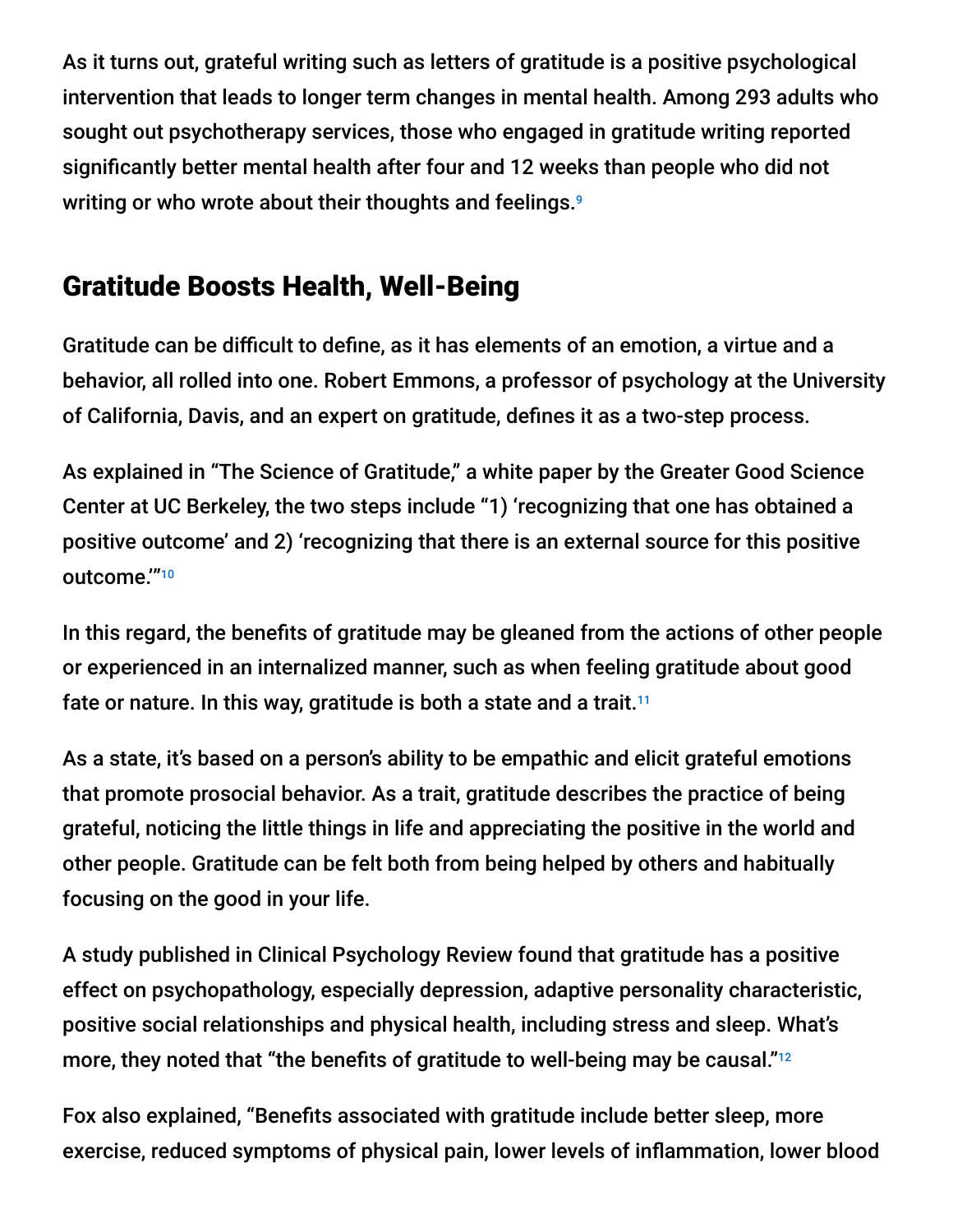pressure and a host of other things we associate with better health,"<sup>13</sup> including improved resilience.

It's likely that gratitude leads to benefits via multiple mechanisms, not only by improving life satisfaction<sup>14</sup> but also by contributing to an increase in healthy activities and a willingness to seek help for health problems.<sup>15</sup> Those who are grateful have even been found to have a better sense of the meaning of life by being able to perceive good family function and peer relationships. 16

## Gratitude Could Help You Sleep Better, Be Less Materialistic

Gratitude is known to facilitate improvements in healthy eating<sup>17</sup> and benefits depression by enhancing self-esteem and wellbeing.<sup>18</sup> Further, people who are more grateful tend to be: 19

- Happier
- Less materialistic
- Less likely to suffer from burnout

A 2021 study comparing gratitude and optimism similarly found that both traits were associated with: 20

| Lower heart rate and blood pressure           | <b>Better sleep quality</b>                       |
|-----------------------------------------------|---------------------------------------------------|
| More exercise                                 | Less stress                                       |
| More positive expectations and<br>reflections | Greater feelings of appreciation toward<br>others |

Feeling gracious can help you sleep better and longer, too, perhaps by improving your thoughts prior to sleep. "The relationship between gratitude and each of the sleep variables was mediated by more positive pre-sleep cognitions and less negative presleep cognitions," according to a study in the Journal of Psychosomatic Research.<sup>21</sup>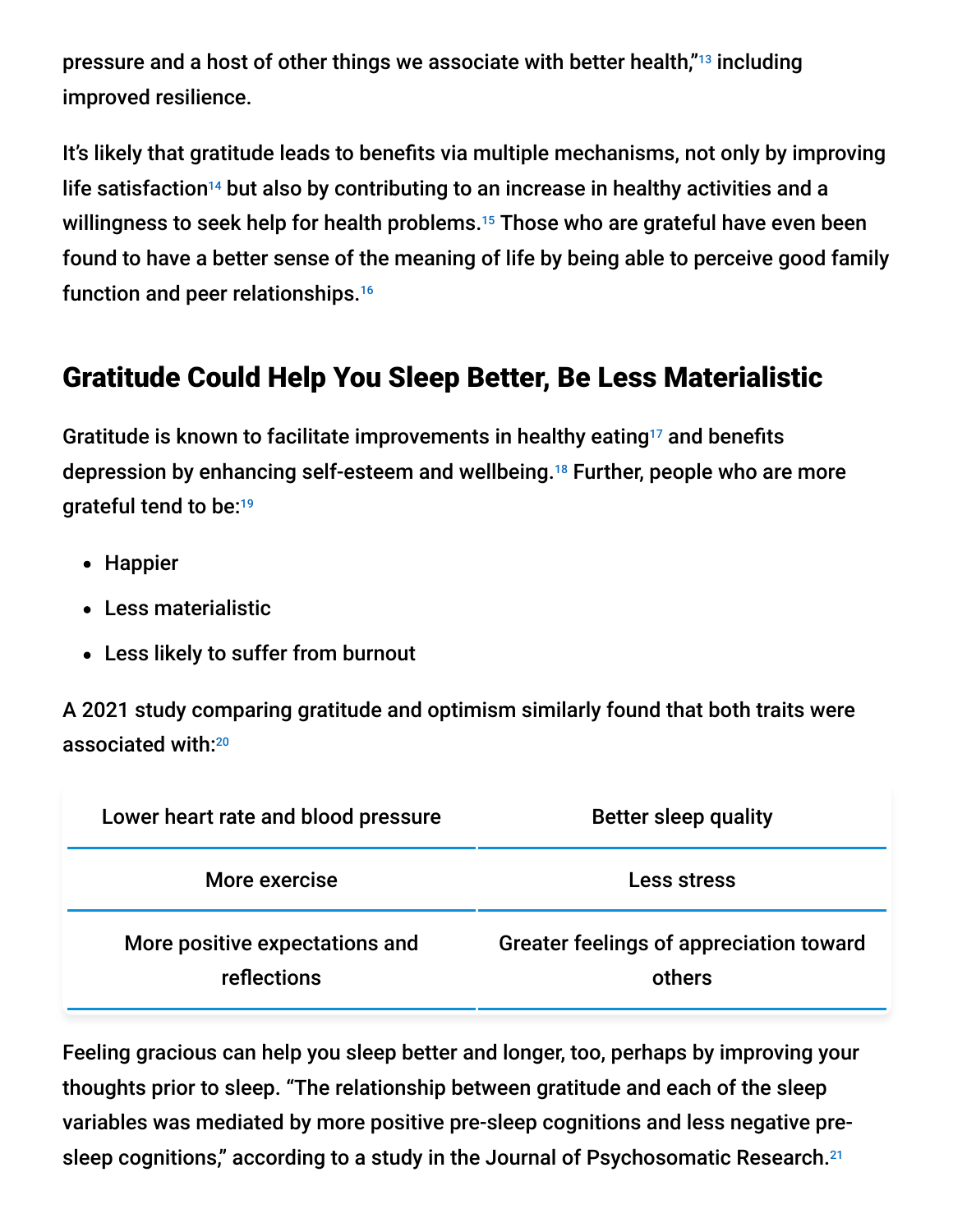Those who scored higher on measures of gratitude had better sleep quality and sleep duration and less sleep latency (the amount of time it takes you to fall asleep) and daytime dysfunction. Among adolescents, the simple practice of keeping a gratitude journal significantly reduce materialism while reducing the negative effect of materialism on generosity. 22

Those who wrote down what they were grateful for donated 60% more of their earnings to charity, for instance. There's good reason to teach children the importance of gratitude, too, as doing so can improve school performance and orient individuals toward a positive life approach. 23

#### Positive Gratitude Interventions

Fox likens gratitude to a muscle that must be trained  $-$  something that you can practice and become better at over time: 24

*"I think that gratitude can be much more like a muscle, like a trained response or a skill that we can develop over time as we've learned to recognize abundance and gifts and things that we didn't previously notice as being important. And that itself is its own skill that can be practiced and manifested over time."*

Rather than a magic bullet, Fox added, it's the regular practice of being grateful that makes a difference: "You know, it's like water cutting rock through a canyon," he said. "It's not done all at once, and it's just steady practice is where you start to get things." $^{25}$ Two "gratitude interventions" that you can try in your daily life to promote gratitude include keeping a gratitude journal and expressing gratitude.

With a gratitude journal, you write down lists of what you're grateful for on a regular basis. The behavioral expression of gratitude involves expressing grateful feelings to others, such as by saying thank you or writing gratitude letters, which you then read to the recipients. 26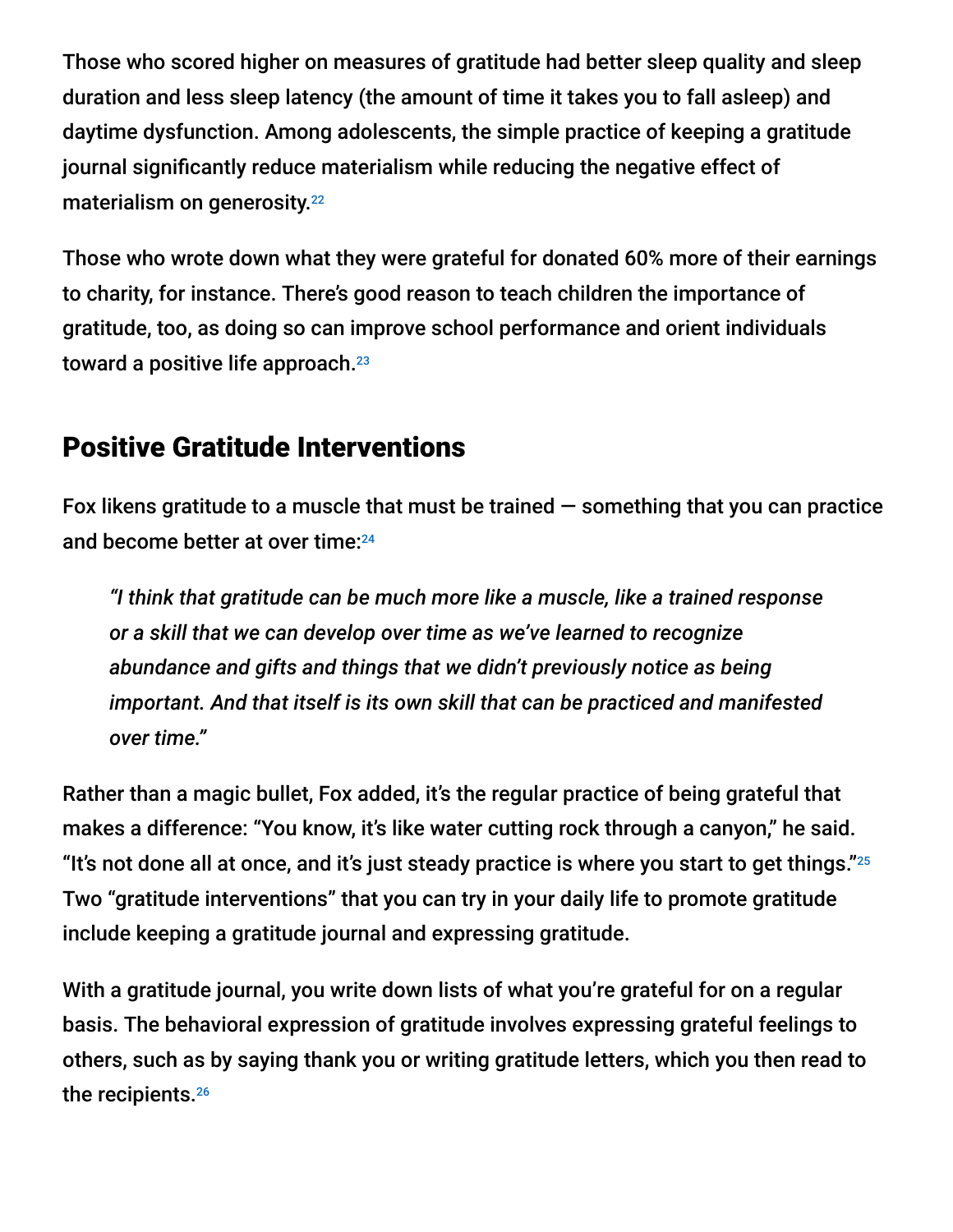Showing gratitude to your partner is also a good way to boost your relationship. In a study of romantic partners, gratitude from interactions was linked to increased connection and satisfaction with the relationship, with researchers suggesting, "gratitude had uniquely predictive power in relationship promotion, perhaps acting as a booster shot for the relationship." $^{27}$  Emmons also shared tips for living a more grateful life: 28

- Remember hard times in your life, which remind you how much you have to be grateful for now. "[T]his contrast is fertile ground for gratefulness," Emmons says. 29
- Appreciate what it means to be human by tuning into and appreciating your sense of touch, sight, smell, taste and hearing.
- Use visual reminders, including people, to trigger gratitude. This helps to combat "the two primary obstacles to gratefulness," which Emmons cites as "forgetfulness and a lack of mindful awareness." 30
- Make an oath of gratitude. Simply vowing to be grateful can increase the likelihood that you'll stick to the behavior, so write a note "vowing to count your blessings" and post it somewhere where you'll see it often.

If you want to get started today, keep a notebook by your bedside and make a point to jot down one or two things you're grateful for each night before bed, and express gratitude to others often, such as writing quick thank you notes to friends.

#### **Sources and References**

- <sup>1, 2</sup> [Royal Society Open Science May 23, 2018](https://royalsocietypublishing.org/doi/10.1098/rsos.180391)
- <sup>3, 13</sup> [USC News November 25, 2019](https://news.usc.edu/163123/gratitude-health-research-thanksgiving-usc-experts/)
- <sup>4, 8, 24, 25</sup> [The Pulse, WHYY PBS November 21, 2019](https://whyy.org/segments/your-brain-on-gratitude-how-a-neuroscientist-used-his-research-to-heal-from-grief/)
- 5, <sup>6</sup> [Front. Psychol., 30 September 2015](https://www.frontiersin.org/articles/10.3389/fpsyg.2015.01491/full)
- <sup>7</sup> [BMJ Support Palliat Care. 2021 Jul 8;bmjspcare-2021-003068](https://pubmed.ncbi.nlm.nih.gov/34244182/)
- <sup>9</sup> [Psychotherapy Research 2018, Volume 28](https://www.tandfonline.com/doi/abs/10.1080/10503307.2016.1169332)
- <sup>10</sup> ["The Science of Gratitude," a white paper by the Greater Good Science Center at UC Berkeley May 2018](https://ggsc.berkeley.edu/images/uploads/GGSC-JTF_White_Paper-Gratitude-FINAL.pdf) Executive summary
- <sup>11</sup> [The Journal of Positive Psychology August 6, 2019](https://sci-hubtw.hkvisa.net/10.1080/17439760.2019.1651888)
- <sup>12</sup> [Clinical Psychology Review November 2010, Volume 30, Issue 7, Pages 890-905](https://sci-hubtw.hkvisa.net/10.1016/j.cpr.2010.03.005)  $\bullet$
- <sup>14</sup> [Personality and Individual Differences July 2008, Volume 45, Issue 1, Pages 49-54](https://www.sciencedirect.com/science/article/abs/pii/S0191886908000767)